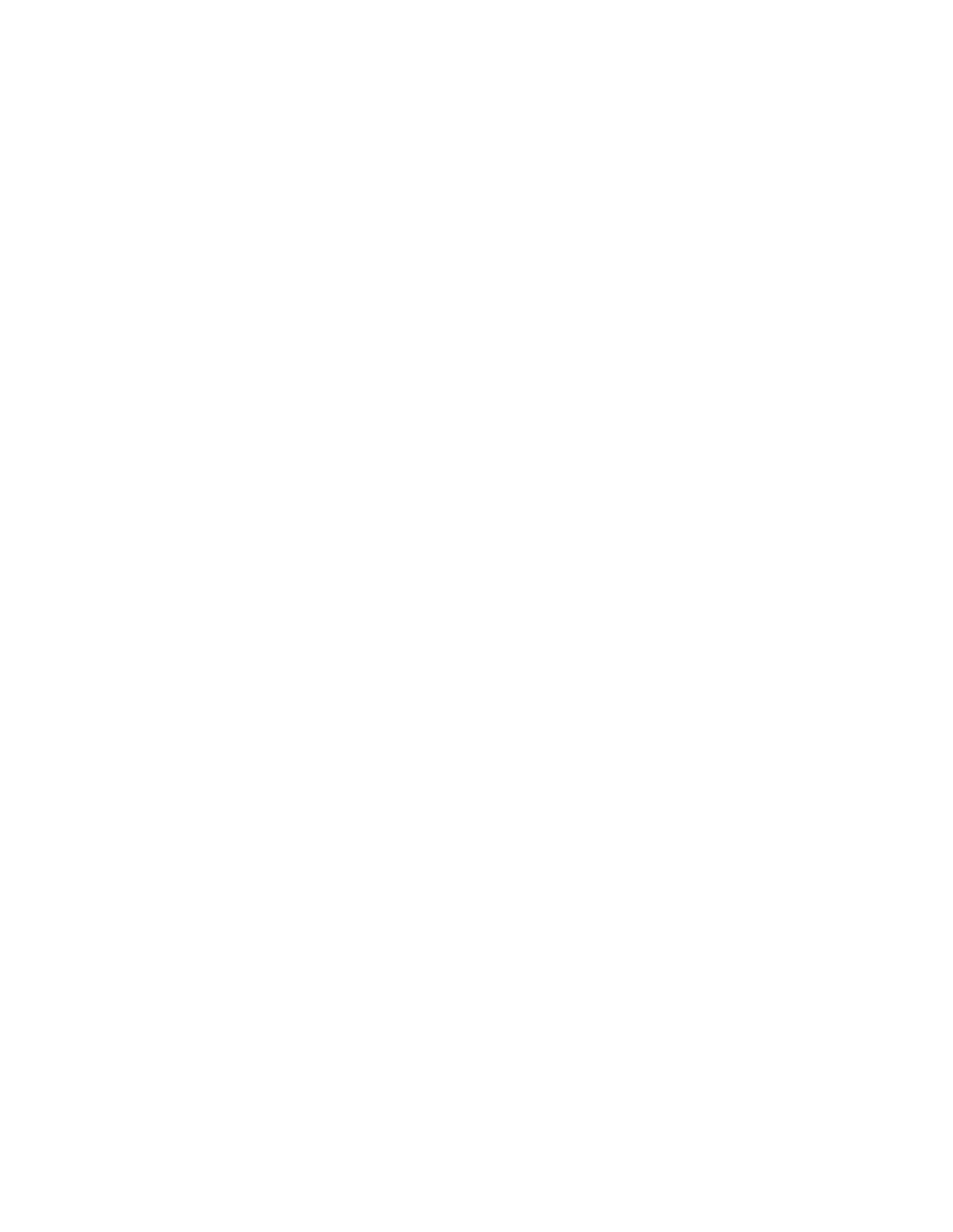## Towards a Measure of Core Inflation in Bangladesh: Conceptual Issues

Md. Shahiduzzaman<sup>[1](#page-2-0)</sup>

### Abstract

 $\overline{a}$ 

Identifying core inflation has become a very important issue for the Central Banks of the world for last few years. It has also become a practice to monitor the core inflation along side the headline inflation in many countries including both inflation and non-inflation targeting ones. The concept of core inflation is to identify the more persistent trend by separating the noise and short-run fluctuations in the total Consumer Price Index (CPI). Thus far, the price stability objective of the Bangladesh Bank (BB) has been guided by the developments of total CPI. However, changes in the total CPI can be affected by some components that are highly volatile in the short-term. Sources of such fluctuations may be the good and bad harvests, disruption in external trade and so on that creates transitory noise in CPI. Hence the headline inflation loses its credibility as a short or medium term guide in the operation of monetary policy. Consequently, a growing number of countries are adopting the concept of core inflation in making monetary policy decisions. The purpose of the note is thus to develop the notion of core inflation for the policy purposes in Bangladesh.

....But the core rate of inflation was telling us these higher energy prices were not *significantly feeding into other prices. The core rate suggested that inflation would fall back around the midpoint of the target range...... In fact, this is exactly what happened*. *Mr. David Dodge, Governor of the Bank of Canada, Saskatchewan, 29 January 2002*

<span id="page-2-0"></span><sup>&</sup>lt;sup>1</sup> The author is grateful to Professor Syed M. Ahsan, WBI Resident Economic Adviser, Mr. Habibullah Bahar, Economic Adviser at the Bangladesh Bank and Jeffrey H. Nilsen of Swiss Business School, Bern, Switzerland for giving valuable comments and suggestions on the paper. Comments are welcome by the author and may be forwarded to: mszaman\_bb@yahoo.com.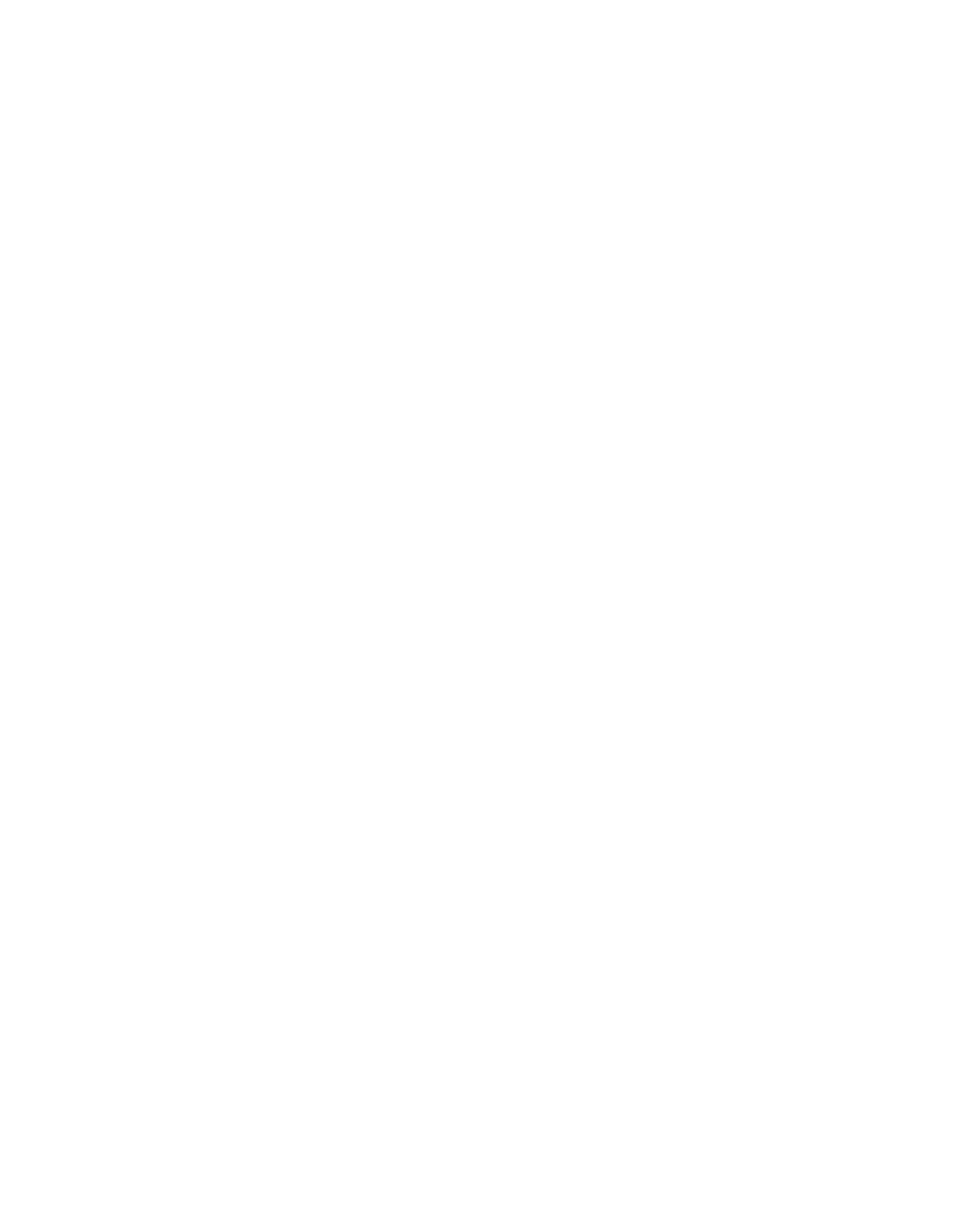#### **1. Introduction**

The central objective of monetary policy in Bangladesh is to maintain price stability while maintaining highest sustainable output growth of the country. By tradition, the price stability objective of the Bangladesh Bank (BB) has been guided by developments in the month to month changes (12-month moving average and point-to-point) in the consumer price index (CPI). CPI is compiled by the Bangladesh Bureau of Statistics (BBS) based on the actual prices of a typical basket of domestic and imported final goods and services consumed by the general public. However, focusing on the changes in total CPI as an operational guide to monetary policy requires qualifications because of some volatile components that can blur the CPI inflation over the short term (Berkmen, 2002, p. 2, Bagliano and Morana, 2003, p. 198).

Sources of large fluctuations may be the good and bad harvests, disruption in external trade etc that create transitory noise in CPI. As for example, due to a sudden flood, *aman<sup>2</sup>* production in a particular year may be hampered and thereby create a supply shock th[at](#page-4-0)  increases total CPI inflation. The rise in price level, in this case, is due to the supply constraint, which is usually expected to continue until the next *boro* production, if this domestic supply shortage is not met by imports. The same kind of situation may also arise because of short supply of vegetables due to poor harvest or rise in the price of oil in the world market. While these kinds of shocks may have considerable impact on total CPI, changes in monetary policy stance will have little or no effect on it.

Bryan and Cecchetti (1993) argued that transitory fluctuations in the price level caused by non-monetary events, such as sector specific shocks or measurement errors, should not reflect in the policy decisions of the monetary authority as these price changes do not constitute underlying monetary inflation. Monetary policy decisions need to be credible and so that these are not supposed to be changed because of such short term fluctuations. Hence, aggregate price inflation loses its credibility to be a suitable measure of the price level as a short or medium run operational guide in implementing monetary policy actions.

### **2. Definition and measurement of core inflation**

Berkmen (2002) pointed out that there are mainly two branches of definitions of core inflation: one considers core inflation as a persistent part and the other takes the generalized component of measured inflation (p.1). However, the general definition of core inflation is that the long-run or persistent component of the measured price index that is not related with the supply side shocks.

There are also some common methods of measuring core inflation<sup>3</sup>. One is the filtering or smoothing method where some product groups are excluded from the index whose prices are highly volatile to supply shocks, popularly known as exclusion method. The easiest examples of volatile components are food and energy prices. It ought to be noted though that the exclusion method is a subjective approach; a choice has to be made on what to exclude. Other notable methods of measuring core inflation include the statistical and economic approaches. The statistical approach attempts to eliminate the temporary noise components by computing limited influence estimators that averages out only central part of

<span id="page-4-0"></span> $\overline{a}$ <sup>2</sup> *Aus, aman, boro* are the names of major varieties of rice in Bangladesh, each grown in sequence

<span id="page-4-1"></span>over the year.<br> $3$  A detailed description of various alternative methods of core inflation will be incorporated in "A Measure of Core Inflation in Bangladesh", Working Paper 0609, Policy Analysis Unit, Research Department, Bangladesh Bank by Shahiduzzaman, Md. (2006, forthcoming) .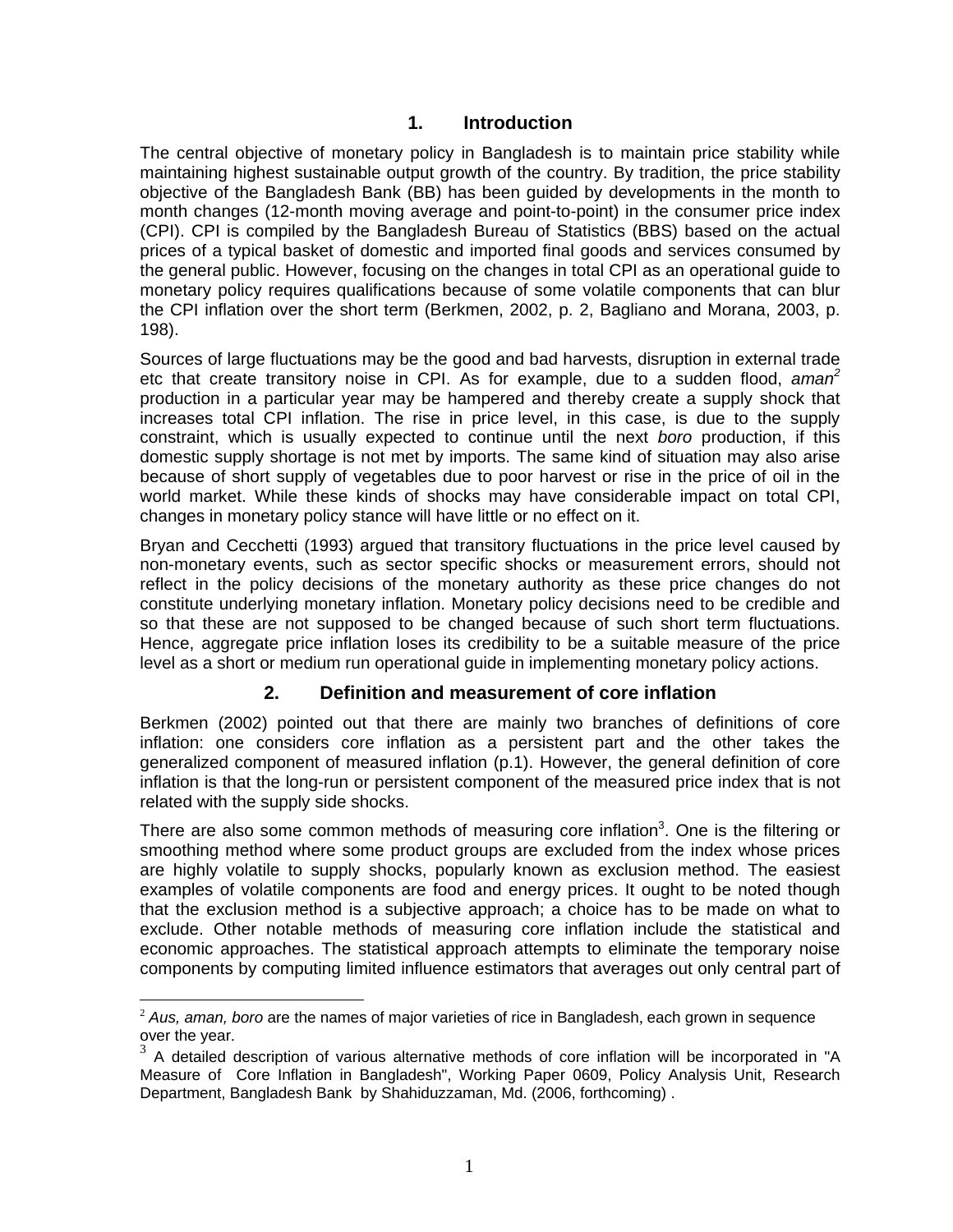a distribution after truncating outlier points. Bryan and Cecchetti (1993) suggested the use of trimmed mean approaches if the distribution of the sector specific shocks is skewed. The economic approach is also called the model based approach that derives a measure of core inflation using the assumption of long-run neutrality of money. While the latter two methods are generally supported on statistical and theoretical grounds, the most popular and widely used method of measuring core inflation is the exclusion method. Appendix-1 notes some cross-country measures of core inflation.

### **3. A measure of core inflation in Bangladesh context**

Monitoring core inflation has become a practice for central banks around the world. This is equally true for both inflation and non-inflation targeting countries. For example, while the Bank of Canada uses the changes in total CPI as inflation-control target, core inflation is used as a shorter-term operational guide to its monetary policy formulation (Macklem, 2001). This is because over the longer run short term fluctuations should not have any lasting effect on the inflation rate and so total CPI and core measures have tended to move in a very similar fashion. Hence, the price stability concept of the central bank in terms of total CPI still remains valid. In the Philippines, the National Statistics Office (NSO) began publishing official core inflation, alongside the CPI headline inflation from February 2004. Initiatives have been taken from researchers at the State Bank of Pakistan to develop alternative measures of core inflation based on the CPI basket (Sadia, 2003). In Bangladesh, neither the Bangladesh Bureau of Statistics nor the Bangladesh Bank has taken any initiative to date to identify and measure the core inflation. However, BB does monitor the 12-month moving average in order to eliminate the noise components of fluctuations. Nevertheless, the moving average method is not a well defined measure of core inflation. One of the problems with this method is that the effect of any shock does not average out properly if the distribution of the sector-specific shocks is skewed (Bryan and Cecchetti, 1993, p.2)

In the Bangladesh context, the construction methodology of core CPI may commence by identifying the most volatile components of the CPI basket. Figure 1 shows the monthly changes of the food, non-food and the general CPI. It is evident from the graph that food-CPI is highly volatile and distorts the otherwise consistent trend of non-food CPI. Similarly, as evident in Figure 2, not all the components of non-food CPI are equally consistent; transport and communications, gross rent, fuel and lighting, and recreation, entertainment, education and current services are more volatile than the clothing and footwear. The above facts necessitate the investigation of the volatility of each of the components of total CPI in order to develop a measure of core inflation in Bangladesh.

In constructing a measure of core inflation in Bangladesh a few things should be considered. First, food constitutes a large share of total expenditure and constitutes nearly 59 percent of the total CPI index. So, excluding the food prices from the total CPI will not be a good indicator of long term inflationary trend because that will consistently ignore a major share of consumer expenditure. Investigation of the measures of core inflation of some countries that have similar types of heavily food weighted CPI, can give some useful information in this regard. However, the process of developing the exclusion method requires time series and monthly data for each of the major components of food and non-food CPIs. A strong collaboration between BB and BBS is warranted in this regard. Presently, BBS only supplies monthly CPI data of total food and eight major groups of the non-food items. Secondly, it has to be investigated how the volatility of the international energy prices appears to filter down to the CPI. Finally, the rural sector may be less monetized than the urban sector and a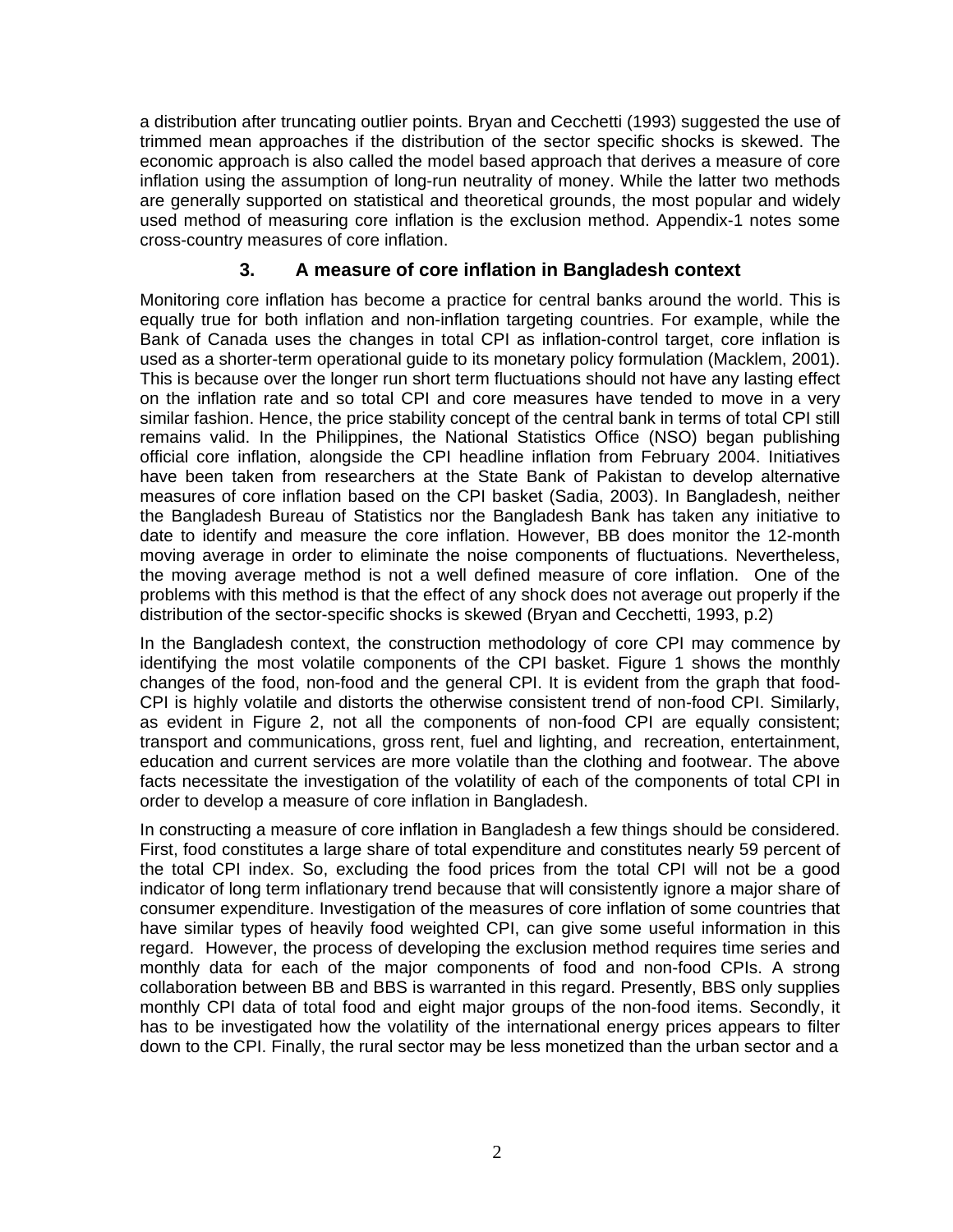



*Note: Month to month changes of CPI in annualized rate (seasonally adjusted)* 



#### **Figure 2: Percentage Changes in the Monthly Price Indexes of non-food items**

*Note: Month to month changes of CPI in annualized rate (seasonally adjusted)* 

supply shock would impact the rural and urban indexes with different lags. This is to note that the rural CPI constitutes a majority weight (74.75 percent) in constructing the total national CPI. Figure 3 demonstrates the monthly change in national, all rural and all urban CPIs. From the figure, we can see that fluctuations differ both in direction and magnitude for a given month. The change (annualized rate) in all-urban CPI in July, 2001 is 13.01 percent, whereas for all-rural CPI it is only 0.8 percent, which results in the national CPI of 3.7 percent. From June '2002 to July '2002, all-urban CPI decreased by 2.7 percent when allrural CPI increased by 6.8 percent at the annualized rate. Thus, all-rural and all-urban CPIs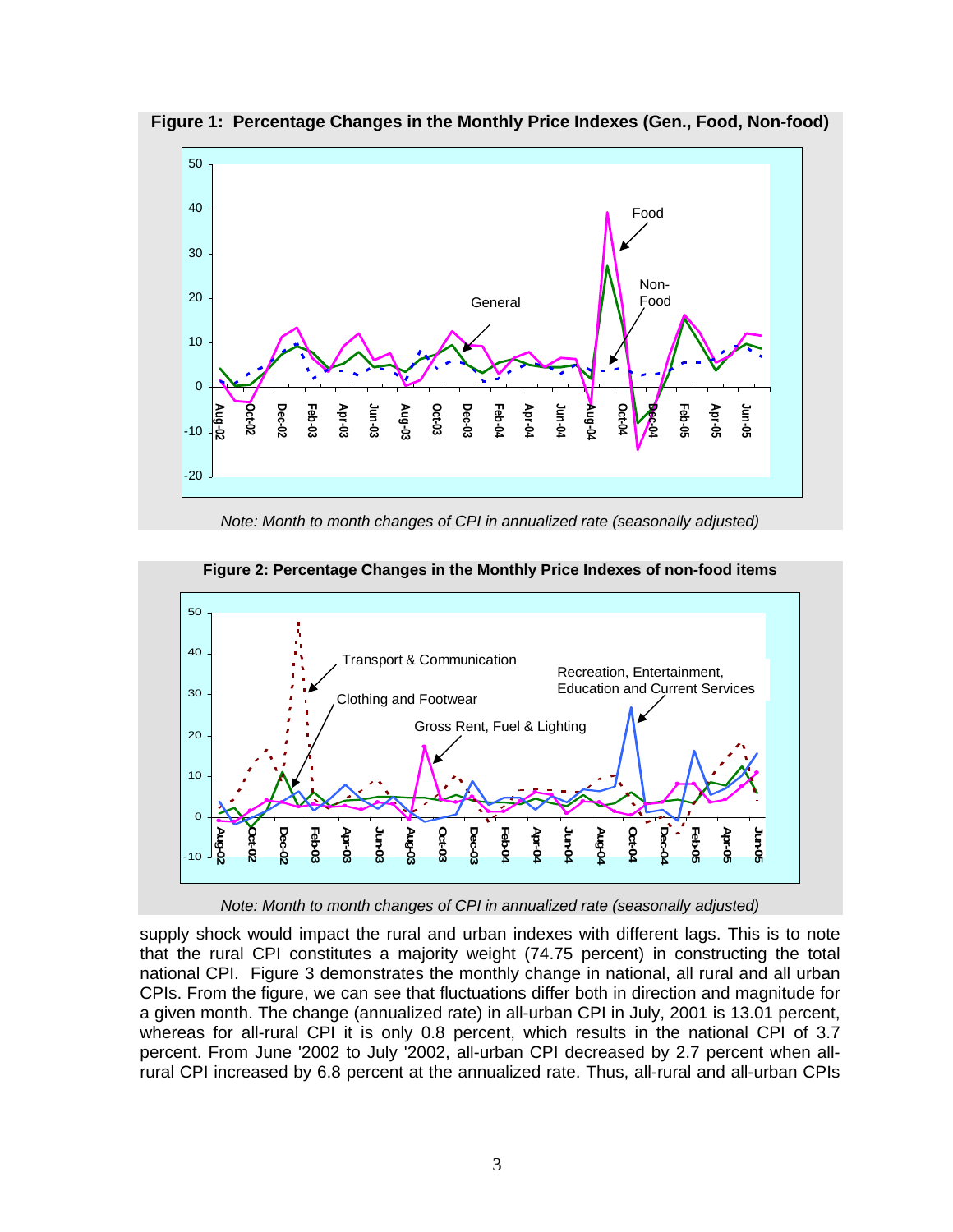differ in magnitude as well as in direction, and hence a careful analysis of rural and urban sector inflation is essential for proposing a measure of core inflation in Bangladesh.



**Figure 3: Percentage Changes in the Monthly Price Indexes of National, All Rural and All Urban** 

#### **4. Conclusion**

The concept of underlying or core inflation has become central to the monetary policy strategies of central banks around the globe. This is because a change in total consumer price index or headline inflation also includes short-term price changes that cannot be explained by monetary phenomena. Hence, the use of headline inflation may be misleading for making monetary policy decisions and an appropriate measure of core inflation should be used instead. So far, the Bangladesh Bank has monitored the twelve-month moving average approach in defining the underlying trend that averages out the short-term or transitory components from total CPI. However, there are some limitations to the moving average approach and it is not a widely-used measure of core inflation. There are some commonly used methods in measuring core inflation. A commonly used method requires taking subjective decision of excluding particular prices from the aggregate price index. Other approaches use statistical or economic modeling. In the Bangladesh context, the computation process of core inflation should consider several issues like the weight of food items to total CPI, effect of external shocks on domestic price and rural and urban influence on total CPI. It is an urgent agenda in the Bangladesh context to come up with a wellthought out methodology for constructing a measure of *core inflation* that will be used as an operational guide to monetary policy formulation.

*Note: Month to month changes of CPI in annualized rate (seasonally adjusted)*